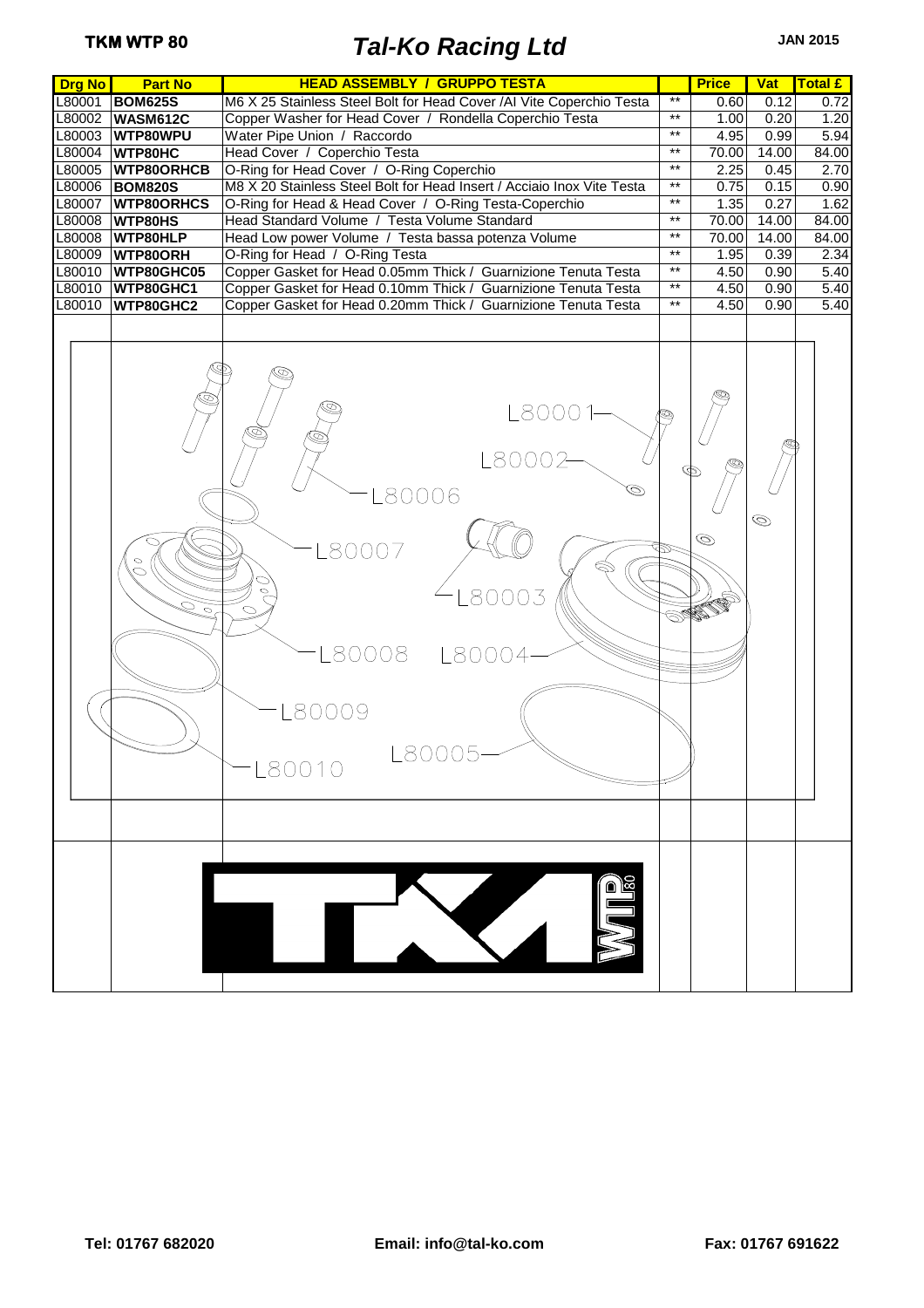| <b>Drg No</b>    | <b>Part No</b>                     | <b>CYLINDER ASSEMBLY / GRUPPO CILINDRO</b>             |                          | <b>Price</b>                                                                                                                                                                                                                                           | Vat            | Total £ |
|------------------|------------------------------------|--------------------------------------------------------|--------------------------|--------------------------------------------------------------------------------------------------------------------------------------------------------------------------------------------------------------------------------------------------------|----------------|---------|
| L80030           | <b>WTP80CYLCP</b>                  | CYLINDER Complete with Piston Assy / Cilindro Completo | **                       | 393.00                                                                                                                                                                                                                                                 | 78.60          | 471.60  |
| L80031           | WTP80CYL                           | CYLINDER with LINER / Cilindro                         | $***$                    | 335.00                                                                                                                                                                                                                                                 | 67.00          | 402.00  |
| L80032           | <b>WTP80PCA</b>                    | PISTON SIZE A (46.75mm) Complete / Pistone Completo    | $^{\star\star}$          | 58.00                                                                                                                                                                                                                                                  | 11.60          | 69.60   |
| L80032           | <b>WTP80PCB</b>                    | PISTON SIZE B (46.79mm) Complete / Pistone Completo    | $***$                    | 58.00                                                                                                                                                                                                                                                  | 11.60          | 69.60   |
| L80032           |                                    | PISTON SIZE C (46.81mm) Complete / Pistone Completo    | $***$                    |                                                                                                                                                                                                                                                        |                | 69.60   |
|                  | <b>WTP80PCC</b>                    | PISTON SIZE D (46.83mm) Complete / Pistone Completo    | $***$                    | 58.00<br>58.00                                                                                                                                                                                                                                         | 11.60          | 69.60   |
| L80032<br>L80032 | WTP80PCD<br>WTP80PCE               | PISTON SIZE E (46.85mm) Complete / Pistone Completo    | $***$                    | 58.00                                                                                                                                                                                                                                                  | 11.60<br>11.60 | 69.60   |
| L80032           | WTP80PCF                           | PISTON SIZE F (46.87mm) Complete / Pistone Completo    | $***$                    | 58.00                                                                                                                                                                                                                                                  | 11.60          | 69.60   |
|                  | L80032 WTP80PCG                    | PISTON SIZE G (46.89mm) Complete / Pistone Completo    | $***$                    | 58.00                                                                                                                                                                                                                                                  | 11.60          | 69.60   |
| L80033           | <b>WTP80PBA</b>                    | PISTON BARE SIZE A / Pistone Nudo                      | $***$                    | 36.00                                                                                                                                                                                                                                                  | 7.20           | 43.20   |
| L80033           | WTP80PBB                           | PISTON BARE SIZE B / Pistone Nudo                      | $***$                    | 36.00                                                                                                                                                                                                                                                  | 7.20           | 43.20   |
|                  |                                    |                                                        | $***$                    |                                                                                                                                                                                                                                                        |                |         |
| L80033           | WTP80PBC                           | PISTON BARE SIZE C / Pistone Nudo                      | $***$                    | 36.00                                                                                                                                                                                                                                                  | 7.20           | 43.20   |
| L80033           | WTP80PBD                           | PISTON BARE SIZE D / Pistone Nudo                      | $^{\star\star}$          | 36.00                                                                                                                                                                                                                                                  | 7.20           | 43.20   |
| L80033           | WTP80PBE                           | PISTON BARE SIZE E / Pistone Nudo                      |                          | 36.00                                                                                                                                                                                                                                                  | 7.20           | 43.20   |
| L80033           | WTP80PBF                           | PISTON BARE SIZE F / Pistone Nudo                      | $***$                    | 36.00                                                                                                                                                                                                                                                  | 7.20           | 43.20   |
| L80033           | WTP80PBG                           | PISTON BARE SIZE G / Pistone Nudo                      | $***$<br>$^{\star\star}$ | 36.00                                                                                                                                                                                                                                                  | 7.20           | 43.20   |
| L80034           | WTP80PR                            | PISTON RING / Segmento                                 | $***$                    | 13.50                                                                                                                                                                                                                                                  | 2.70           | 16.20   |
| L80035           | WTP80PGP                           | GUDGEON PIN / SPINOTTO                                 |                          | 7.20                                                                                                                                                                                                                                                   | 1.44           | 8.64    |
| L80036           | <b>WTP80SEB</b>                    | SMALL END ROLLER BEARING / Gabbietta Rulli             | $***$<br>$***$           | 6.95                                                                                                                                                                                                                                                   | 1.39           | 8.34    |
| L80037           | WTP80PC                            | CIR-CLIP / Anlellino Ferma Spinotto                    |                          | 0.65                                                                                                                                                                                                                                                   | 0.13           | 0.78    |
| L80038           | WTP80GCYL02                        | GASKET for Cylinder 0.2mm / Guarnizione Cilindro       | $***$                    | 1.90                                                                                                                                                                                                                                                   | 0.38           | 2.28    |
| L80038           | WTP80GCYL04                        | GASKET for Cylinder 0.4mm / Guarnizione Cilindro       | $^{\star\star}$          | 1.90                                                                                                                                                                                                                                                   | 0.38           | 2.28    |
| L80038           | WTP80GCYL05                        | GASKET for Cylinder 0.5mm / Guarnizione Cilindro       | $***$                    | 1.90                                                                                                                                                                                                                                                   | 0.38           | 2.28    |
|                  | $\circ$<br>O<br>$\circ$<br>$\circ$ | <b>BUTTER</b><br>80031<br>80038                        |                          | in 1990.<br>Se provincia de la provincia de la provincia de la provincia de la provincia de la provincia de la provincia<br>Se provincia de la provincia de la provincia de la provincia de la provincia de la provincia de la provi<br>80032<br>80034 |                |         |
|                  | $\approx$<br>WIE                   | OQ<br>$\mathbb{C}$                                     |                          | 80036<br>80<br>80037                                                                                                                                                                                                                                   |                |         |

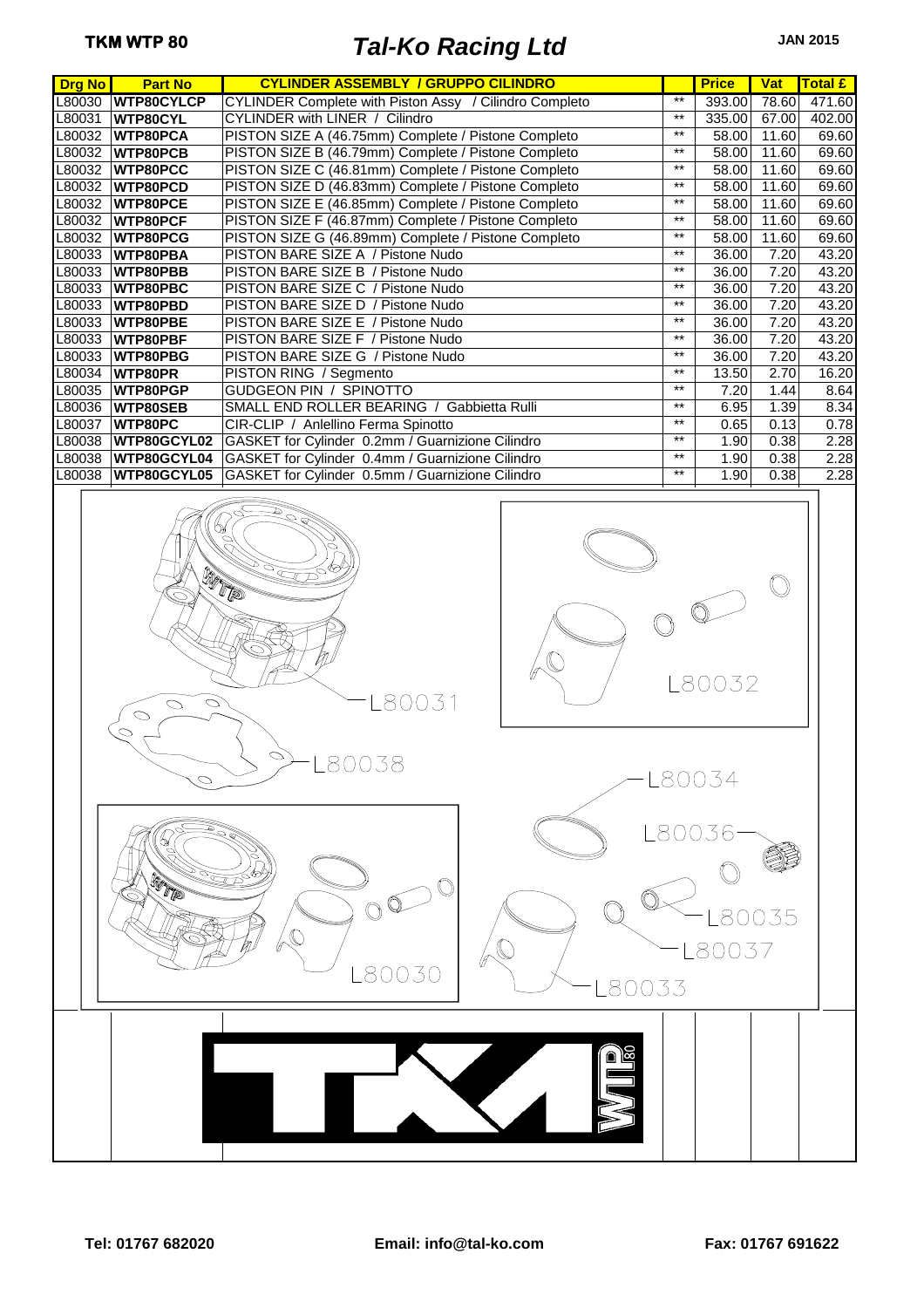| <b>Drg No</b>    | <b>Part No</b>                         | <b>CRANKCASE ASSEMBLY / GRUPPO CARTER</b>                                                                        |                 | <b>Price</b>     | <b>Vat</b>     | <b>Total £</b> |
|------------------|----------------------------------------|------------------------------------------------------------------------------------------------------------------|-----------------|------------------|----------------|----------------|
| L80060           | WTP80CC                                | CRANKCASE BARE Both Halfs / Coppia Carter SX+DX                                                                  | $**$            | 395.00           | 79.00          | 474.00         |
| L80061           | WTP80MTP                               | MOUNT TOP PLATE for Engine / Piastra Motore                                                                      | $***$           | 47.00            | 9.40           | 56.40          |
| L80062           | <b>WTP80CLUTC</b>                      | COVER for Clutch / Coperchio Frizione                                                                            | $^{\star\star}$ | 95.00            | 19.00          | 114.00         |
| L80063           | <b>WTP80SMS</b>                        | SUPPORT COVER for Starter Motor / Piastra Supporto Avv                                                           | $***$           | 34.00            | 6.80           | 40.80          |
|                  |                                        |                                                                                                                  | $***$           |                  |                | 5.94           |
| L80003           | WTP80WPU                               | UNION for Water Pipe / Raccordo                                                                                  | $***$           | 4.95             | 0.99           |                |
| B22011           | WTP80PU                                | PULSE UNION / Raccordo Impulso                                                                                   | $***$           | 4.00<br>0.65     | 0.80<br>0.13   | 4.80<br>0.78   |
| L80064<br>L80065 | <b>WTP80ORSMS</b>                      | O-RING for Starter Motor / O-Ring Motorino Avviamento<br>M5 x 16 BOLT for Clutch Cover / Vite Coperchio Frizione | $***$           | 0.17             | 0.03           | 0.20           |
| L80066           | <b>BOM516</b>                          |                                                                                                                  | $***$           |                  |                | 0.38           |
|                  | <b>BOM830</b>                          | M8 x 30 BOLT for Engine Mount / Vite Piastra Motore                                                              | $***$           | 0.32             | 0.06           |                |
| L80067           | <b>BOM630</b>                          | M6 x 30 BOLT for Crankcase / Vite<br>M6 x 40 BOLT for Crankcase / Vite                                           | $^{\star\star}$ | 0.26             | 0.05           | 0.31           |
| L80068           | <b>BOM640</b>                          |                                                                                                                  | $***$           | 0.34             | 0.07           | 0.41           |
| L80069           | <b>BOM660</b>                          | M6 x 60 BOLT for Support Cover / Vite                                                                            | $***$           | 0.42             | 0.08           | 0.50           |
| L80070           | <b>BOM620</b>                          | M6 x 20 BOLT for Support Cover / Vite                                                                            | $^{\star\star}$ | 0.22             | 0.04           | 0.26           |
| L80071           | WTP80STM8F                             | STUD M8 for Front of Cylinder / Prigioniero Anteriore Cilindro                                                   | $***$           | 3.75             | 0.75           | 4.50           |
| L80072           | WTP80STM8R                             | STUD M8 for Rear of Cylinder / Prigioniero Posteriore Cilindro                                                   | $***$           | 3.75             | 0.75           | 4.50           |
| L80073           | WTP80STM6                              | STUD M6 for Reed Valve / Prigioniero Collecttore Asp                                                             |                 | 2.50             | 0.50           | 3.00           |
| L80074           | <b>WTP80NUTF</b>                       | FLANGED NUT M8 x 13 A/F for Cylinder Stud / Dado Cilindro                                                        | $***$<br>$***$  | 1.50             | 0.30           | 1.80           |
| L80075           | NUTM6                                  | NUT M6 for Carb Manifold / Dado Collettore Asp                                                                   |                 | 0.20             | 0.04           | 0.24           |
|                  |                                        |                                                                                                                  |                 |                  |                |                |
| $\mathbb{C}$     | B22011<br>-80062-<br>ଙ<br>$\mathbb{P}$ | 8007<br>G<br>G<br>$\mathcal{G}$<br>$\mathbb{D}$<br>80067<br>ক্ষ<br>-L80060<br><b>B</b>                           | .80003          | -L80073<br>80075 | 80063<br>80068 |                |
|                  | 80065                                  | -80061<br>J<br>80066                                                                                             |                 |                  |                |                |
|                  |                                        |                                                                                                                  |                 |                  |                |                |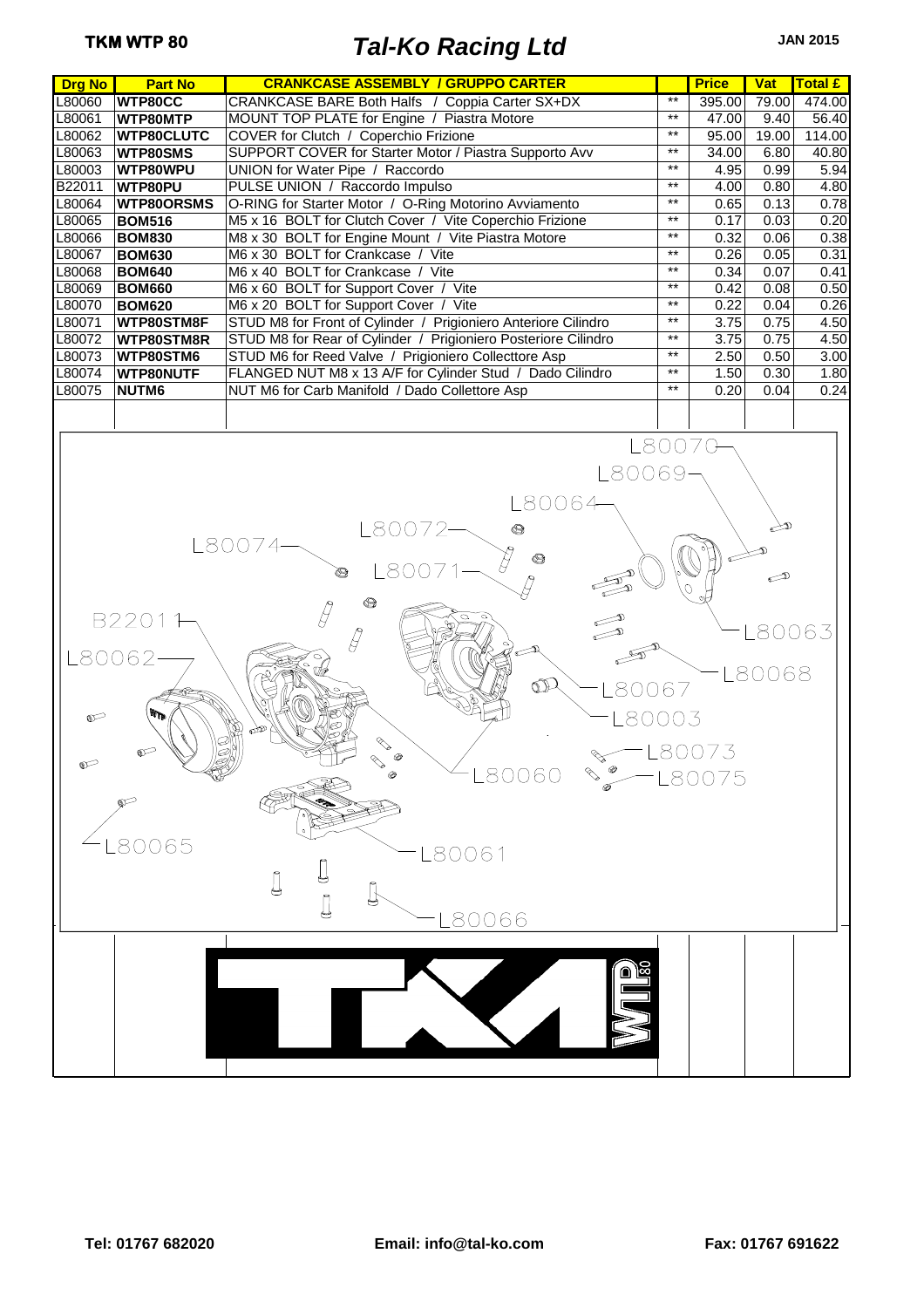| <b>Drg No</b><br><b>Part No</b> | <b>CRANKSHAFT ASSEMBLY / GRUPPO ALBERO MOTORE</b>                                       |                 | <b>Price</b> | <b>Vat</b> | Total £ |
|---------------------------------|-----------------------------------------------------------------------------------------|-----------------|--------------|------------|---------|
| L80090 WTP80CS                  | CRANKSHAFT Complete / Albero Motore Completo                                            | **              | 465.00       | 93.00      | 558.00  |
| L80091<br><b>WTP80CRKIT</b>     | CON-ROD KIT / Biella Completo                                                           | $**$            | 183.20       | 36.64      | 219.84  |
| L80092<br>WTP80CR               | CON-ROD BARE Full CNC Long Life / Biella Nuda                                           | $***$           | 144.00       | 28.80      | 172.80  |
| L80093 WTP80BE15                | ROLLER BEARING for B/E / Gabbia A Rulli                                                 | $***$           | 13.25        | 2.65       | 15.90   |
| L80094 WTP80BEP                 | CRANK B/E PIN / Asse Accoppiamento                                                      | $***$           | 12.95        | 2.59       | 15.54   |
| L80095   WTP80BETW              | THRUST WASHER for B/E / Rasamento Argentato                                             | $***$           | 6.50         | 1.30       | 7.80    |
| L80096 WTP80CHIGN               | HALF CRANK Ignition Side / Coppia Semialberi                                            | $***$           | 140.00       | 28.00      | 168.00  |
| L80096   WTP80CHCD              | HALF CRANK Clutch Side / Coppia Semialberi                                              | $***$           | 145.00       | 29.00      | 174.00  |
| L80097 WTP80KEY                 | KEY for Crankshaft / Linguetta                                                          | $***$           | 1.95         | 0.39       | 2.34    |
| L80098 WTP80BM                  | MAIN BEARING for Crankshaft / Cuscinetto Di Banco                                       | $^{\star\star}$ | 8.95         | 1.79       | 10.74   |
| L80099 WTP80OS                  | OIL SEAL 20x32x7 / Paraolio                                                             | $***$           | 4.10         | 0.82       | 4.92    |
|                                 |                                                                                         |                 |              |            |         |
| L80090<br>L80097<br>80099       | L80092-<br>$\bigcirc$<br>8<br>80093<br>⊚<br>L80091<br>80094<br>80095<br>L80096<br>80098 |                 |              |            |         |
|                                 |                                                                                         |                 |              |            |         |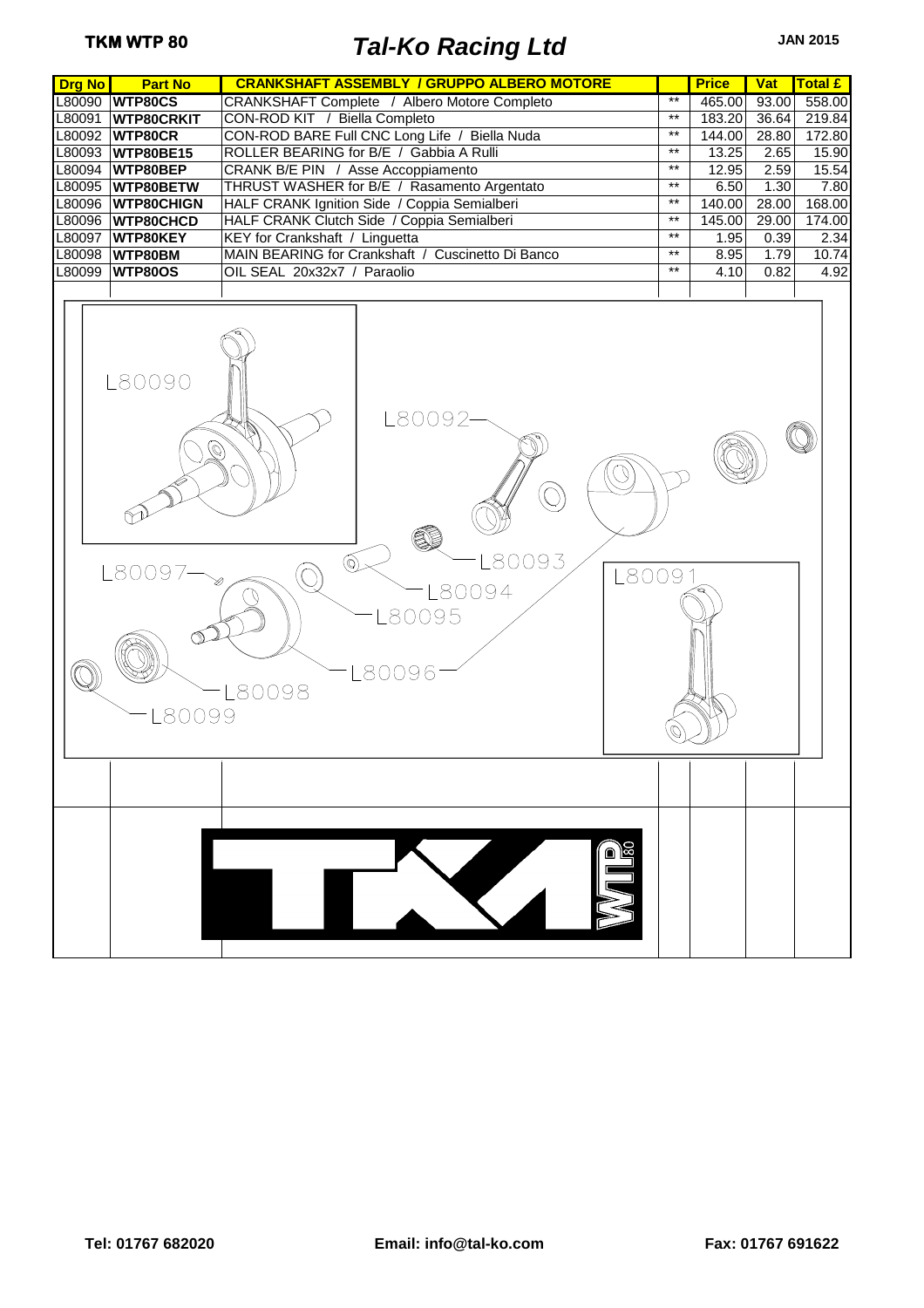| <b>Drg No</b><br><b>Part No</b>                    | <b>CLUTCH ASSEMBLY / GRUPPO FRIZIONE</b>                                                                                                                                            |                                                                                                                                                                                                                                                                                                                                                     | <b>Price</b>                                                                                  | <b>Vat</b>                                                                                                               | <b>Total £</b>                                                                           |
|----------------------------------------------------|-------------------------------------------------------------------------------------------------------------------------------------------------------------------------------------|-----------------------------------------------------------------------------------------------------------------------------------------------------------------------------------------------------------------------------------------------------------------------------------------------------------------------------------------------------|-----------------------------------------------------------------------------------------------|--------------------------------------------------------------------------------------------------------------------------|------------------------------------------------------------------------------------------|
| L80120 WTP80CLUT                                   | CLUTCH Complete / Frizione Completo                                                                                                                                                 | $**$                                                                                                                                                                                                                                                                                                                                                | 215.00                                                                                        | 43.00                                                                                                                    | 258.00                                                                                   |
| <b>WTP80CLUTHSG</b><br>L80121                      | HUB with STARTER RING GEAR / Ruota Avviamento                                                                                                                                       | $\star\star$                                                                                                                                                                                                                                                                                                                                        | 98.00                                                                                         | 19.60                                                                                                                    | 117.60                                                                                   |
| WTP80CLUTSH                                        | SHOE for Clutch / Ceppo Frizione                                                                                                                                                    | $^{\star\star}$                                                                                                                                                                                                                                                                                                                                     | 23.95                                                                                         | 4.79                                                                                                                     | 28.74                                                                                    |
| L80123<br>WTP80CLUTSPR                             | SPRING for Clutch Shoe / Molla Frizione                                                                                                                                             | $^{\star\star}$                                                                                                                                                                                                                                                                                                                                     | 2.95                                                                                          | 0.59                                                                                                                     | 3.54                                                                                     |
| WTP80CLUTTWP<br>L80124                             |                                                                                                                                                                                     | $***$                                                                                                                                                                                                                                                                                                                                               | 1.25                                                                                          | 0.25                                                                                                                     | 1.50                                                                                     |
| WTP80CLUTPC                                        | CIR-CLIP for Shoe Pin / Seeger Ceppo                                                                                                                                                | $***$                                                                                                                                                                                                                                                                                                                                               |                                                                                               |                                                                                                                          | 0.30                                                                                     |
|                                                    |                                                                                                                                                                                     | $***$                                                                                                                                                                                                                                                                                                                                               |                                                                                               |                                                                                                                          | 7.14                                                                                     |
|                                                    |                                                                                                                                                                                     |                                                                                                                                                                                                                                                                                                                                                     |                                                                                               |                                                                                                                          | 6.60                                                                                     |
|                                                    |                                                                                                                                                                                     |                                                                                                                                                                                                                                                                                                                                                     |                                                                                               |                                                                                                                          | 7.14                                                                                     |
|                                                    |                                                                                                                                                                                     |                                                                                                                                                                                                                                                                                                                                                     |                                                                                               |                                                                                                                          | 41.94                                                                                    |
|                                                    |                                                                                                                                                                                     |                                                                                                                                                                                                                                                                                                                                                     |                                                                                               |                                                                                                                          | 31.20                                                                                    |
|                                                    |                                                                                                                                                                                     |                                                                                                                                                                                                                                                                                                                                                     |                                                                                               |                                                                                                                          | 31.20                                                                                    |
|                                                    |                                                                                                                                                                                     |                                                                                                                                                                                                                                                                                                                                                     |                                                                                               |                                                                                                                          | 0.38                                                                                     |
|                                                    |                                                                                                                                                                                     |                                                                                                                                                                                                                                                                                                                                                     |                                                                                               |                                                                                                                          | 8.34                                                                                     |
|                                                    |                                                                                                                                                                                     |                                                                                                                                                                                                                                                                                                                                                     |                                                                                               |                                                                                                                          | 0.84                                                                                     |
|                                                    |                                                                                                                                                                                     |                                                                                                                                                                                                                                                                                                                                                     |                                                                                               |                                                                                                                          |                                                                                          |
|                                                    |                                                                                                                                                                                     |                                                                                                                                                                                                                                                                                                                                                     |                                                                                               |                                                                                                                          |                                                                                          |
|                                                    |                                                                                                                                                                                     |                                                                                                                                                                                                                                                                                                                                                     |                                                                                               |                                                                                                                          |                                                                                          |
| L80129-<br>L80131<br>80128<br>$\bigcirc$<br>-80133 | L80125-<br>Í<br>L80126-<br>$\circledcirc$<br>$\mathbf{C}$<br>$\langle \mathbb{O} \rangle$<br>-80127<br>80128<br><b>ARARABARA REAL</b><br>80130                                      |                                                                                                                                                                                                                                                                                                                                                     |                                                                                               |                                                                                                                          |                                                                                          |
|                                                    |                                                                                                                                                                                     |                                                                                                                                                                                                                                                                                                                                                     |                                                                                               |                                                                                                                          |                                                                                          |
| L80125<br>L80132                                   | L80126 WTP80CLUTWAS<br><b>WTP80CLUTNUT</b><br>L80128 WTP80CLUTTW<br>WTP80CLUTD<br>WTP80CLUTSP10T<br>L80130   WTP80CLUTSP11T<br>BOCSKM810<br><b>WTP80CLUTB</b><br>L80133 WTP80CLUTCC | THRUST WASHER for Shoe Pin / Rasamento Ceppo<br>WASHER CONED / Molla A Tazza<br>NUT / Dado<br>THRUST WASHER / Rasamento<br>CLUTCH DRUM BARE / Campana Nudo<br>SPROCKET 10T / Pignone Z10<br>SPROCKET 11T / Pignone Z11<br>M8 x 10 CSK BOLT / Vite Pignone<br>ROLLER BEARING / Gabbia A Rulli<br>CIR CLIP / Seeger<br>L80122-<br>$L80124 -$<br>80132 | $***$<br>$***$<br>$***$<br>$***$<br>$***$<br>$\star\star$<br>$\star\star$<br>$***$<br>L80121- | 0.25<br>5.95<br>5.50<br>5.95<br>34.95<br>26.00<br>26.00<br>0.32<br>6.95<br>0.70<br>80123<br><b>CONTRACTOR CONTRACTOR</b> | 0.05<br>1.19<br>1.10<br>1.19<br>6.99<br>5.20<br>5.20<br>0.06<br>1.39<br>0.14<br>.80<br>2 |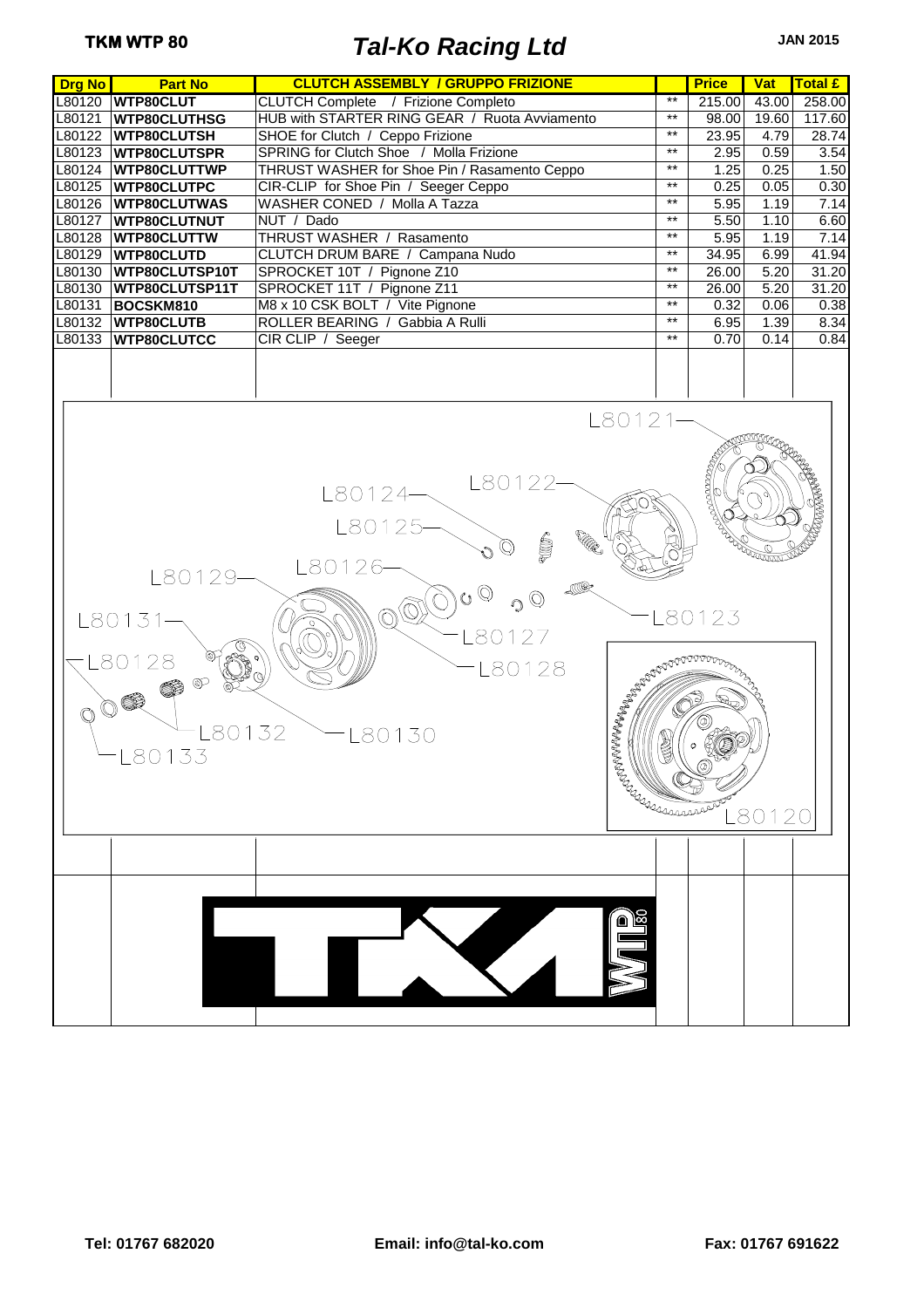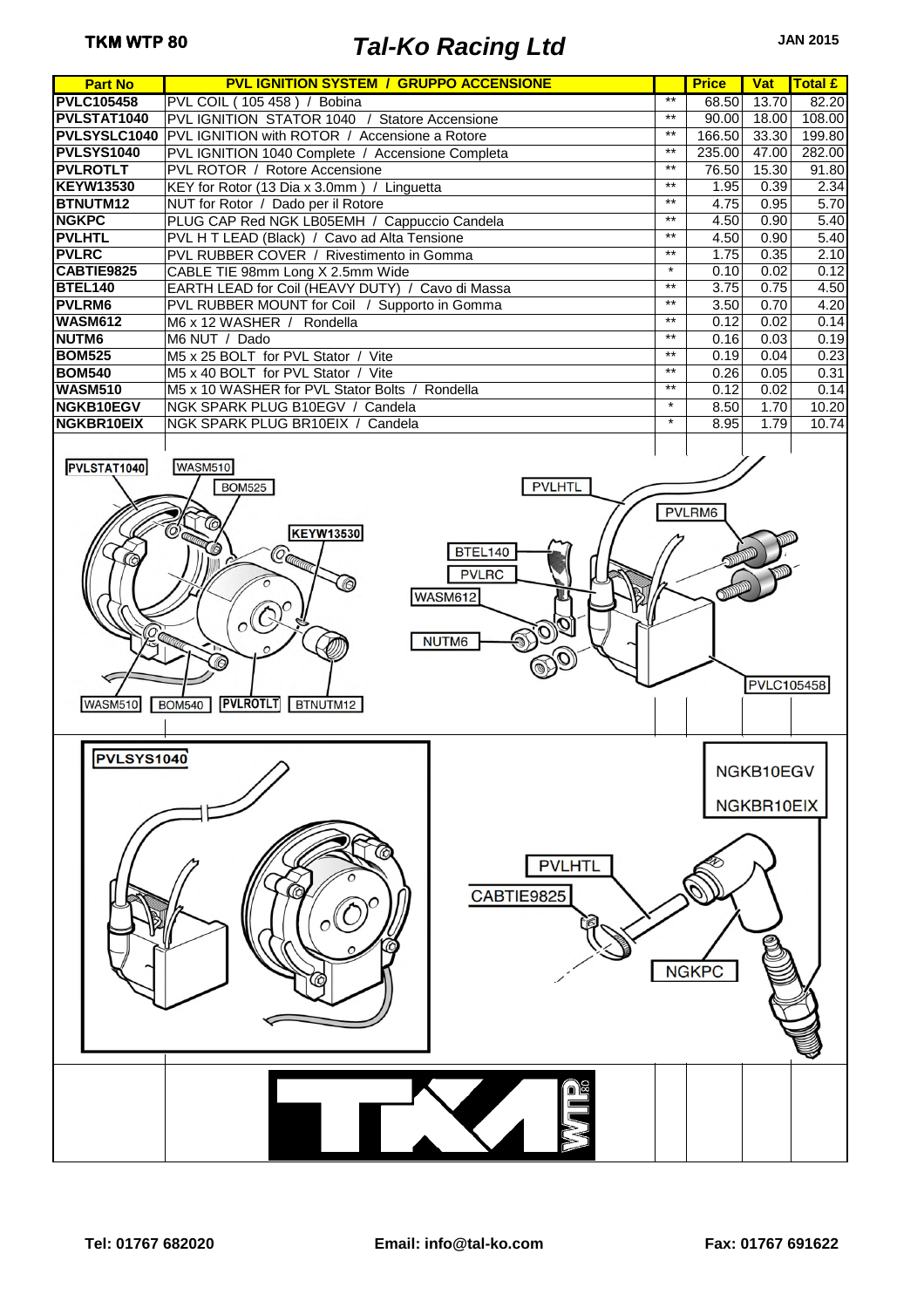| <b>Drg No</b> | <b>Part No</b>           | <b>STARTER SYSTEM / GRUPPO CABLAGGIO ELETTRICO</b>            |              | <b>Price</b> | <b>Vat</b> | <b>Total £</b> |
|---------------|--------------------------|---------------------------------------------------------------|--------------|--------------|------------|----------------|
| L80180        | WTP80SM                  | STARTER MOTOR / Motorino Avviamento                           | **           | 115.00       | 23.00      | 138.00         |
| L80181        | YUASA12V68AH             | YUASA BATTERY 12V 6.8AH / Batteria                            | $\mathsf{N}$ | 41.50        | 8.30       | 49.80          |
| L80182        | <b>WTP80BATB</b>         | SUPPORT for Battery / Supporto Batteria                       | $**$         | 19.00        | 3.80       | 22.80          |
| L80183        | <b>WTP80WLSET</b>        | WIRING LOOM & SWITCHES / Cablaggio Elettrico                  | $***$        | 63.95        | 12.79      | 76.74          |
| L80184        | WTP80SML                 | LEAD for Starter Motor / Cavo Motorino Avviamento             | $***$        | 11.95        | 2.39       | 14.34          |
| L80185        | <b>BOM616</b>            | M6 x 16 BOLT for Starter Motor / Vite Fissaggio Motorino Avv. | $***$        | 0.22         | 0.04       | 0.26           |
| L80186        | WTP80SS                  | STOP SWITCH / Interruttore Stop                               | $***$        | 13.50        | 2.70       | 16.20          |
| L80187        | WTP80SB                  | STARTER BUTTON / Pulsante di avviamento                       | $\star\star$ | 23.50        | 4.70       | 28.20          |
| L80188        | WTP80WL                  | WIRING LOOM / Cablaggio                                       | $***$        | 12.00        | 2.40       | 14.40          |
|               | L80184-<br>$\mathcal{S}$ | L80181-<br>80182<br>L8018C<br>O<br>ල⊿<br>80183                |              | 80 185       |            |                |
|               | L80186                   | L80187<br><u>it d</u>                                         |              | L80188       |            |                |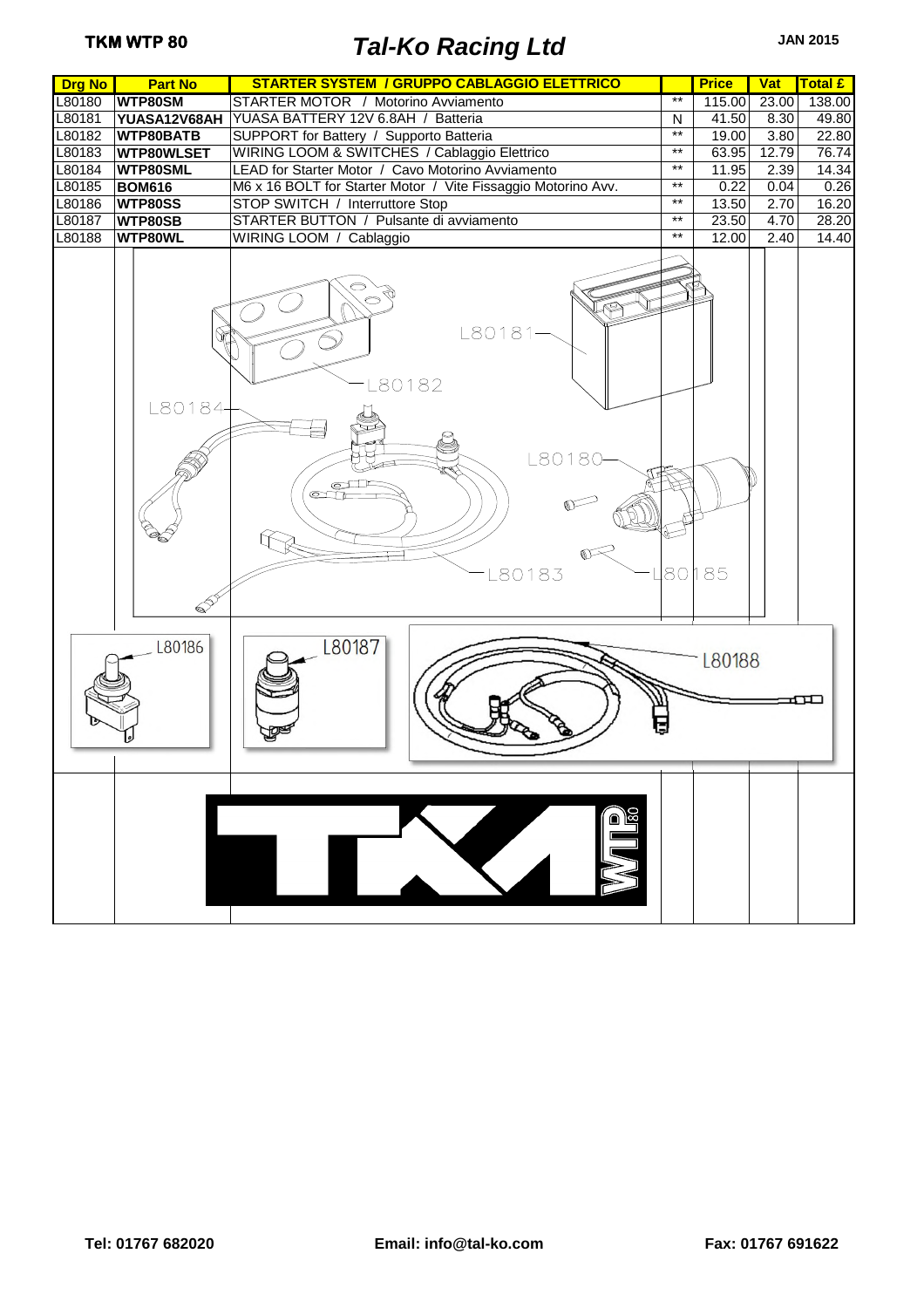| <b>Part No</b>   | <b>INDUCTION ASSEMBLY / GRUPPO ALIMENTAZIONE</b>                                                         |                 | <b>Price</b> | Vat      | <b>Total £</b>            |
|------------------|----------------------------------------------------------------------------------------------------------|-----------------|--------------|----------|---------------------------|
| KA101RGRE        | GASKET for REED Assembly / Guranizione Pacco Lamellare                                                   | $*$             | 2.50         | 0.50     | 3.00                      |
| KA101RGREM       | GASKET for CARB Manifold / Guranizione Collettore per Carb                                               | $\star\star$    | 2.50         | 0.50     | 3.00                      |
| KA101RRE         | REED ASSEMBLY (Rubber Coated) / Pacco Lamellare Completo                                                 | $***$           | 45.00        | 9.00     | 54.00                     |
| KA101RREM        | REED CARB MANIFOLD (CAST) / Collettore Carburatore Pacco Lamellare                                       | $***$           | 25.00        | 5.00     | 30.00                     |
| KA101RREMS       | REED CARB MANIFOLD (CNC) / Collettore Carburatore Pacco Lamellare                                        | $\star\star$    | 66.63        | 13.33    | 79.96                     |
| FFSTM632         | STUD M6 x 32mm for Manifold / Prigioniero per il collettore                                              | $\star\star$    | 2.50         | 0.50     | 3.00                      |
| <b>KA100GC</b>   | GASKET for CARB / Guranizione per Carb                                                                   | $\star\star$    | 0.65         | 0.13     | 0.78                      |
| <b>BTNBF</b>     | NOISE BOX with Filter / Silenziatore Aspirazione con Filtro                                              | $\star\star$    | 61.00        | 12.20    | 73.20                     |
| <b>BTNBFIL</b>   | FILTER for Noise Box / Filtro per Silenziatore                                                           | $\star$         | 32.95        | 6.59     | 39.54                     |
| <b>K4SJC5070</b> | JUBLEE CLIP for Filter to Carb Flange / Jublee Clip                                                      | $\star\star$    | 2.50         | 0.50     | 3.00                      |
| <b>BTNBWC</b>    | WET COVER with Strap / Carter Umido con Cinghia                                                          | $\star\star$    | 23.40        | 4.68     | 28.08                     |
| <b>BTNBWCS</b>   | ELASTIC STRAP for Wet Cover / Cinghia Elastica                                                           | $^{\star\star}$ | 2.50         | 0.50     | 3.00                      |
| U                | KA101RGRE<br>୍ବା<br>一<br>€<br>0P<br>O<br>Ψ<br>◉<br>ъ<br>¢<br>⊛<br>œ<br>o<br>O<br>KA101RREM<br>KA101RREMS | KA101RGREM<br>Û |              | FFSTM632 | $\overline{a}$<br>KA100GC |
| <b>K4SJC5070</b> | <b>BTNBWCS</b><br><b>BTNBWC</b><br><b>BTNBFIL</b>                                                        |                 |              |          |                           |
|                  |                                                                                                          |                 |              |          |                           |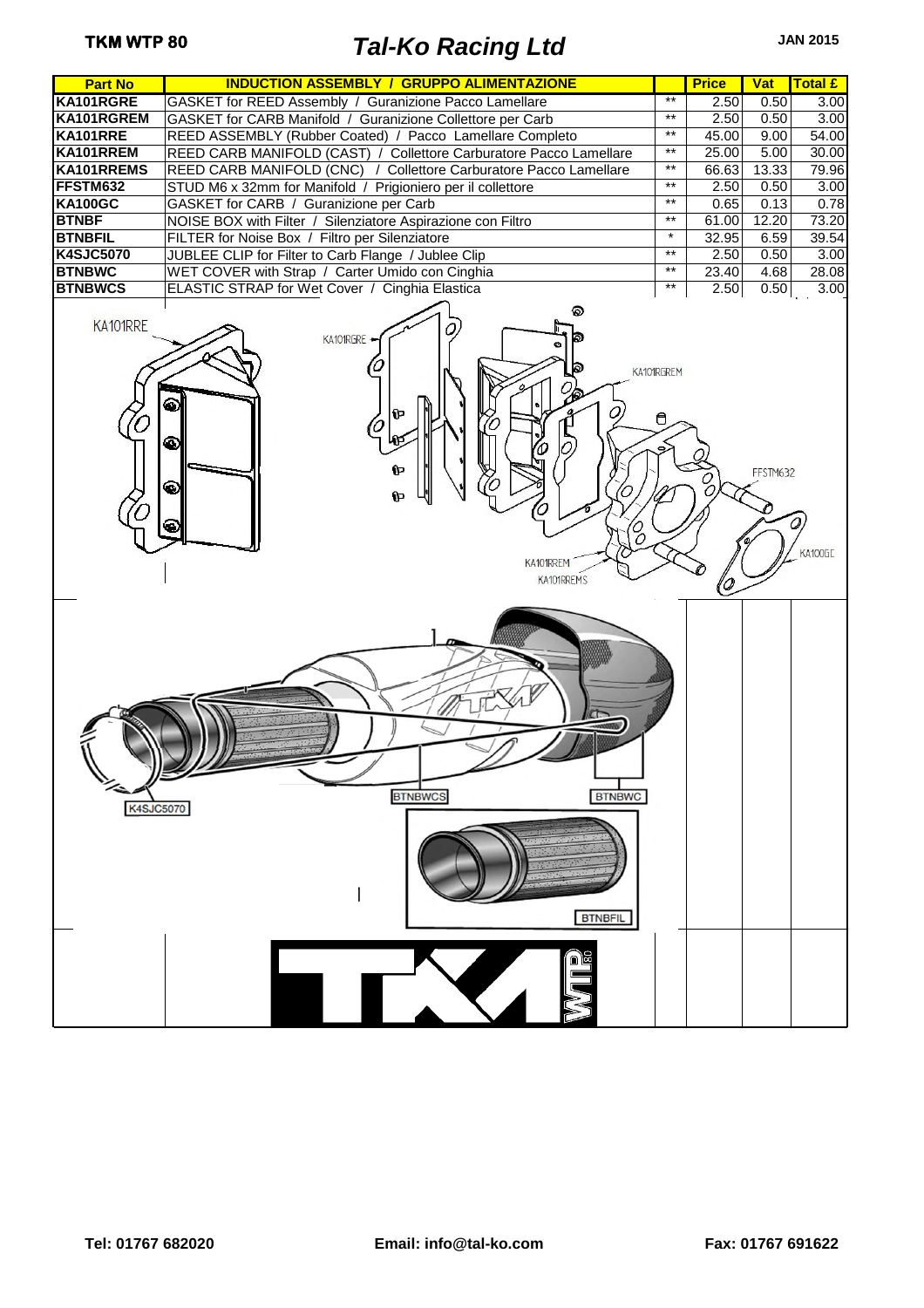| <b>Drg No</b><br><b>Part No</b> | <b>EXHAUST SYSTEM / GRUPPO SCARICO</b>                                |                                                                                   | <b>Price</b> | <b>Vat</b> | <b>Total £</b>                                |
|---------------------------------|-----------------------------------------------------------------------|-----------------------------------------------------------------------------------|--------------|------------|-----------------------------------------------|
|                                 | Exhaust Manifold Standard / Collettore Scarico                        | $***$                                                                             | 22.00        |            | 26.40                                         |
| WTP80EXMLP                      | Exhaust Manifold Low Power / Collettore di scarico a bassa potenza    | $**$                                                                              | 24.50        |            | 29.40                                         |
| <b>BOM620</b>                   | M6 X 20 Bolt for Exhaust Manifold / Bullone per collettore di scarico | $\star\star$                                                                      | 0.22         |            | 0.26                                          |
|                                 |                                                                       | $**$                                                                              | 3.25         |            | 3.90                                          |
| WTP80EXP                        | Exhaust Pipe / Marmitta                                               | $*$                                                                               | 82.00        |            | 98.40                                         |
| WTP80EXEND                      | Exhaust End with Tail Pipe / Tappo terminale Silenziatore             | $*$                                                                               | 32.75        |            | 39.30                                         |
|                                 | L80240<br>L80242<br>L80241                                            |                                                                                   |              |            |                                               |
|                                 |                                                                       |                                                                                   |              |            |                                               |
|                                 | WTP80EXM<br><b>SPR60HDSW</b>                                          | Spring for Exhaust Manifold / Molla per collettore di scarico<br>L80243<br>L80244 |              | L80242     | 4.40<br>4.90<br>0.04<br>0.65<br>16.40<br>6.55 |